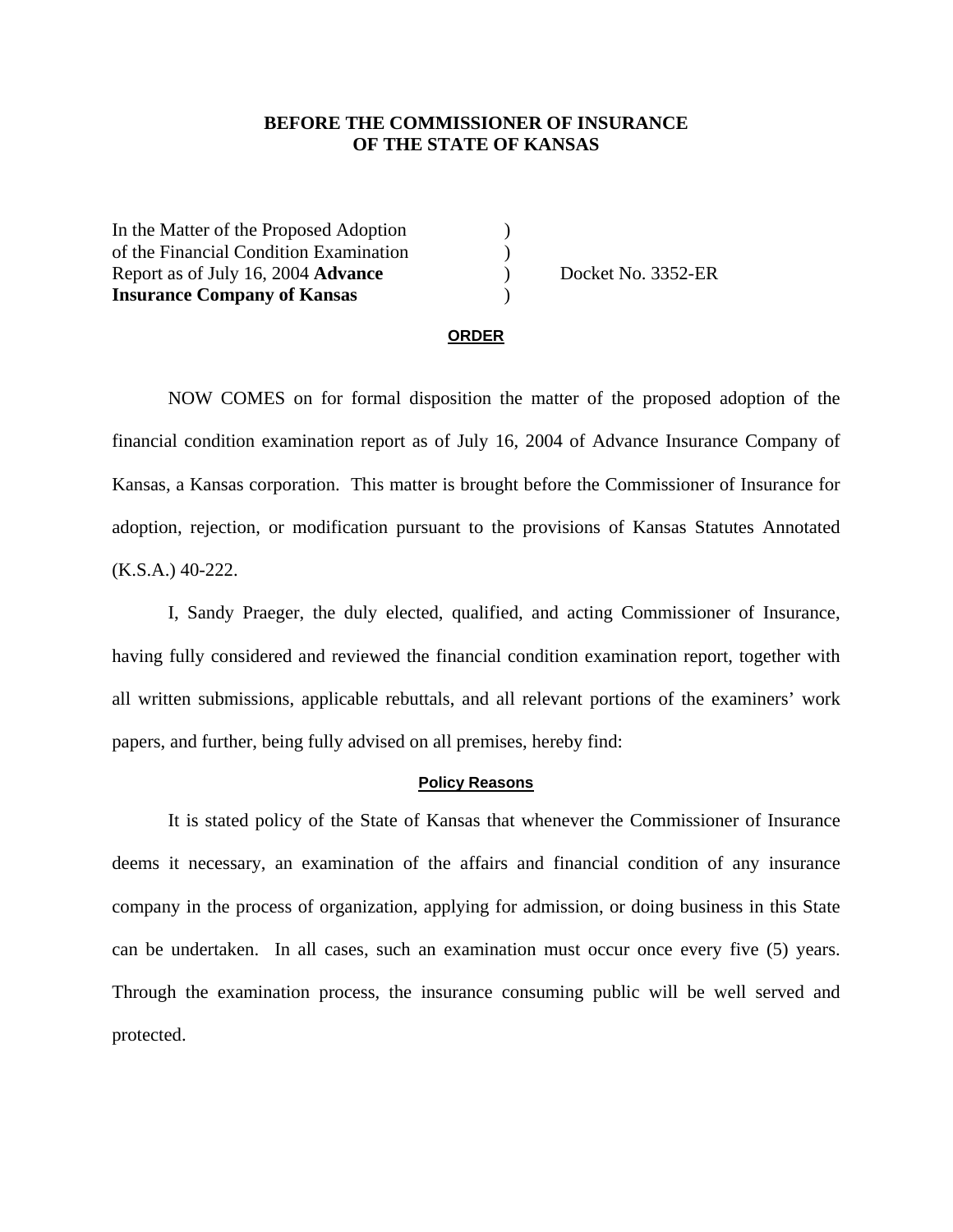## **Findings of Fact**

 1. The Commissioner of Insurance has jurisdiction over this matter pursuant to K.S.A. 40-222.

 2. An examination of Advance Insurance Company of Kansas was undertaken by the Kansas Insurance Department and was completed on July 19, 2004.

 3. The examiner-in-charge tendered and filed with the Kansas Insurance Department a verified written report of the examination within thirty (30) days following completion of the examination, to wit; July 19, 2004.

 4. Following receipt of the verified report, the Kansas Insurance Department transmitted the report to Advance Insurance Company of Kansas on July 19, 2004 with a duly executed notice advising the company of its opportunity to prepare and submit to the Kansas Insurance Department a written submission or rebuttal with respect to any and all matters contained in the report. Advance Insurance Company of Kansas was further advised that any written submission or rebuttal needed to be filed with the Kansas Insurance Department no later than thirty (30) days after receipt of the verified report.

 5. Advance Insurance Company of Kansas filed a written acceptance of the verified report on July 19, 2004.

 6. Based upon the written submission tendered by Advance Insurance Company of Kansas, the company took no exceptions to matters contained in the verified report.

 7. Within thirty (30) days of the end of the time period allowed for written submission or rebuttal, the Commissioner of Insurance fully reviewed the report, together with all written submissions and rebuttals provided by Advance Insurance Company of Kansas. The Commissioner of Insurance further reviewed all relevant workpapers.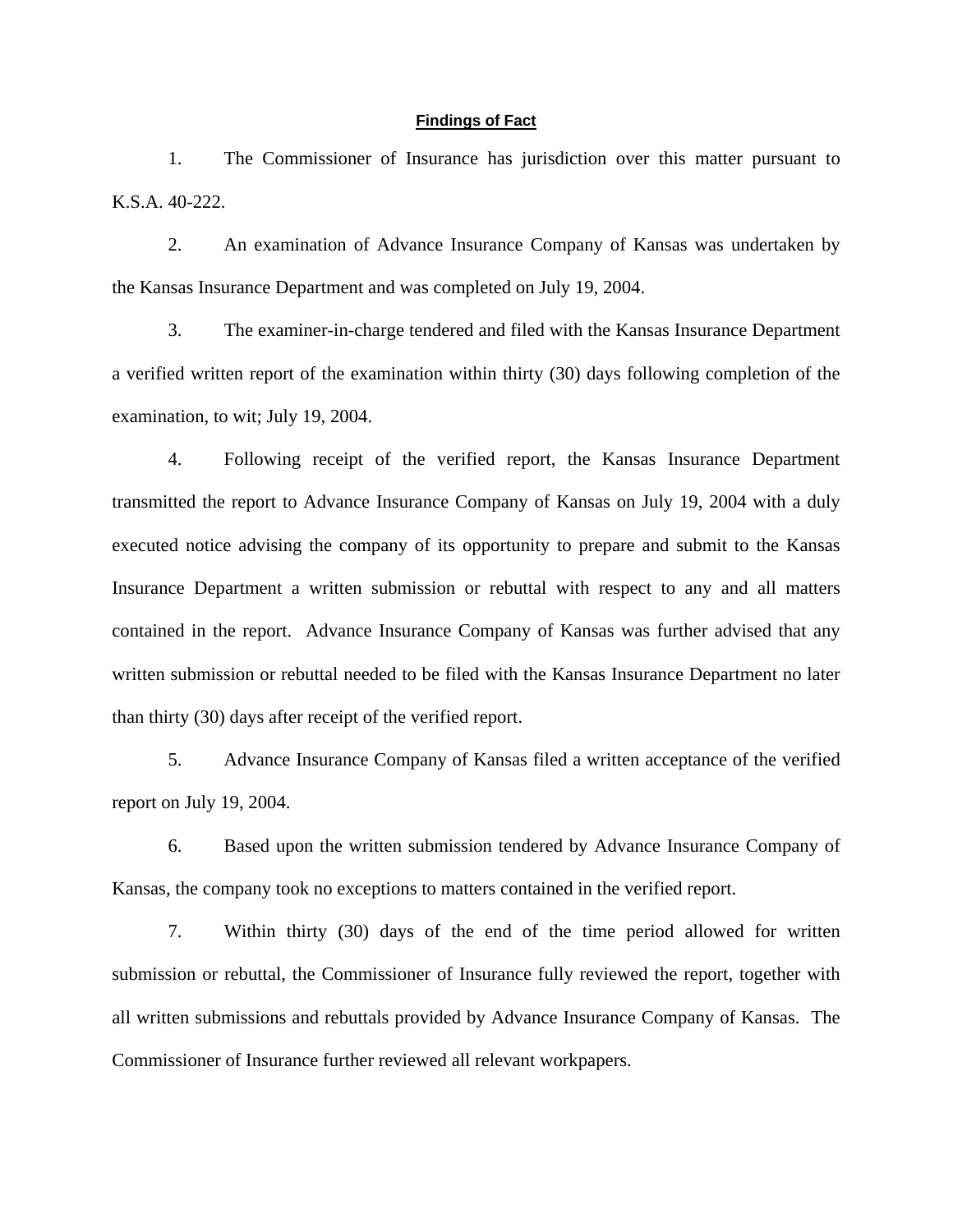8. No other written submissions or rebuttals were submitted by Advance Insurance

Company of Kansas.

# **Conclusion of Law**

9. K.S.A. 40-222(k)(2) provides:

"Within 30 days of the end of the period allowed for the receipt of written submissions or rebuttals, the commissioner shall fully consider and review the report, together with any written submissions or rebuttals and any relevant portions of the examiners workpapers and enter an order:

- (A) Adopting the examination report as filed or with modification or corrections. If the examination report reveals that the company is operating in violation of any law, regulation or prior order of the commissioner, the commissioner may order the company to take any action the commissioner considers necessary and appropriate to cure such violations; or
- (B) rejecting the examination report with directions to the examiners to reopen the examination for purposes of obtaining additional data, documentation or information, and refiling pursuant to subsection (k); or
- (C) call and conduct a fact-finding hearing in accordance with K.S.A. 40-281 and amendments thereto for purposes of obtaining additional documentation, data, information and testimony."
- 10. Based upon the Finding of Fact enumerated in paragraphs #1 through #8 above,

the financial condition examination report as of July 16, 2004 of Advance Insurance Company of

Kansas should be adopted.

# **IT IS THEREFORE, BY THE COMMISSIONER OF INSURANCE, ORDERED THAT:**

1. The financial condition examination report as of July 16, 2004 of Advance

Insurance Company of Kansas, hereby is adopted.

 2. The Commissioner of Insurance retains jurisdiction over this matter to issue any and all further Orders deemed appropriate or to take such further action necessary to dispose of

this matter.